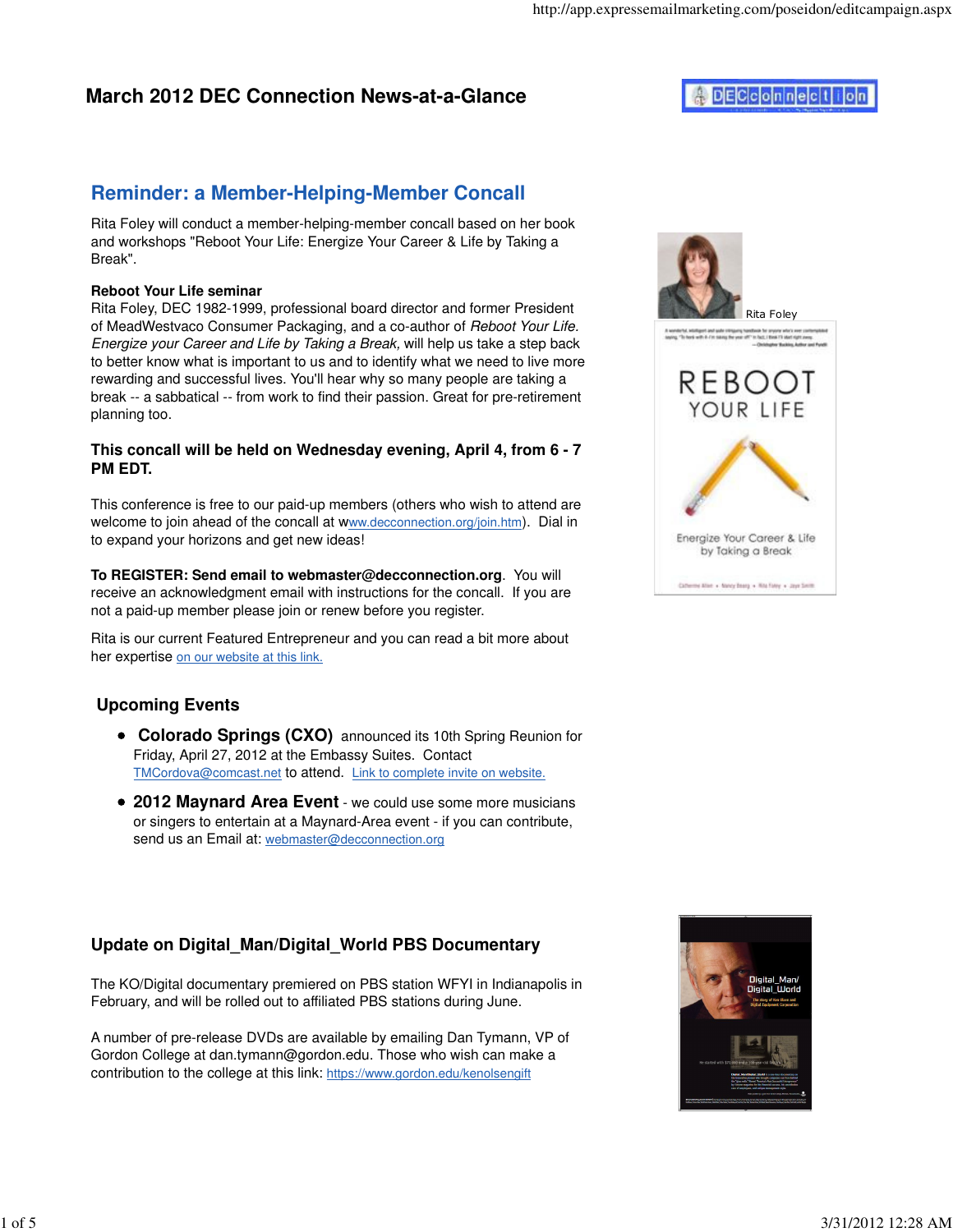# DEC Connection Membership News:

## **Welcome New and Returning Members**!

**Renewing Members:** Jack Burness, Agnes Connors, Janice Frampton, Sally Hering, Fred Kulas, Helen Lenart, Tom McKinney, Deanna Michaelson, Charlie Moeder, James S. Montague Sr., Jack Pinder, Van Smick, Richard Stahli

**New Members:** Clement Cole, Charlotte Cocke Conley, Ed Manning, Bill Schaepe, Julie Yozamp

**Washington, D.C. (DC, MD, VA, WV) DECconnection**

**chapter?** If you're interested please email new member Charlotte Cocke Conley at charlottecconley@gmail.com who will organize. She will acknowledge your email within a week. If you know any ex-DECcies in this area please contact to ask them to contact Charlotte. thanks!

**Central FL -** an HP Retiree Group (for which we qualify as members) is being started at **The Villages**, meeting quarterly for lunch. They have 25 people so far. Contact Judy Donohue, 352-603-3941, HPFloridaretirees@gmail.com

### **About DEC Connection Local Chapters**

Many of you might not realize that our local chapters are started by member volunteers. If you are interested in meeting other ex-DECcies nearby, consider calling an informal meeting at the local library or pub to see if there is sufficient interest - it doesn't have to be ambitious; an occasional meeting is fun, and you might meet new friends who share your values. Members can generate lists of other members by geographic area using the Member Service Center - use the 3-digit zip search. Email webmaster@decconnection.org for help.

### **DEC Connection Member NewsBytes**: send yours to:

webmaster@decconnection.org. See our new NewsByte archive page.

- From **Mary Ellen Kennedy**: I'm currently working as a network technician in Hudson, MA at the old DEC HLO building. maryellen.kennedy@gmail.com
- **William Cox** writes: I left DEC in 1995 (just before my group was sold to Oracle) to join Sybase. I am still at Sybase, which was recently purchased by SAP. whcox53@gmail.com
- **Bob Trocchi** writes: Now into 18 yrs of retirement from DEC. Where has that time gone? Still active in volunteer work for church and driving people to Dr. visits who cannot drive themselves. Have a vacation house in Lakeland FL. and generally spend Feb.-mid April in FL. Thanks for the continuing efforts of DEC Connection. Cheers to all. bob@bobtrocchi.com
- **Beryl Sachs** writes: When Jean and I got married in 1973 and I joined DEC, we moved from our homes in Baltimore MD to North Carolina. After moving again to Upstate NY and then to Hopkinton. MA, we finally came back to Baltimore in 2010. Nice being back! b.sachs@verizon.net
- From **John E. Beirne**: Nothing to report other than I'm happily (very) retired. beirne@comcast.net
- From **Lucille Gilchrest**: We are enjoying our winters in Puerto Rico; volunteer @ Children's shelter on the island; enjoy life on the lake in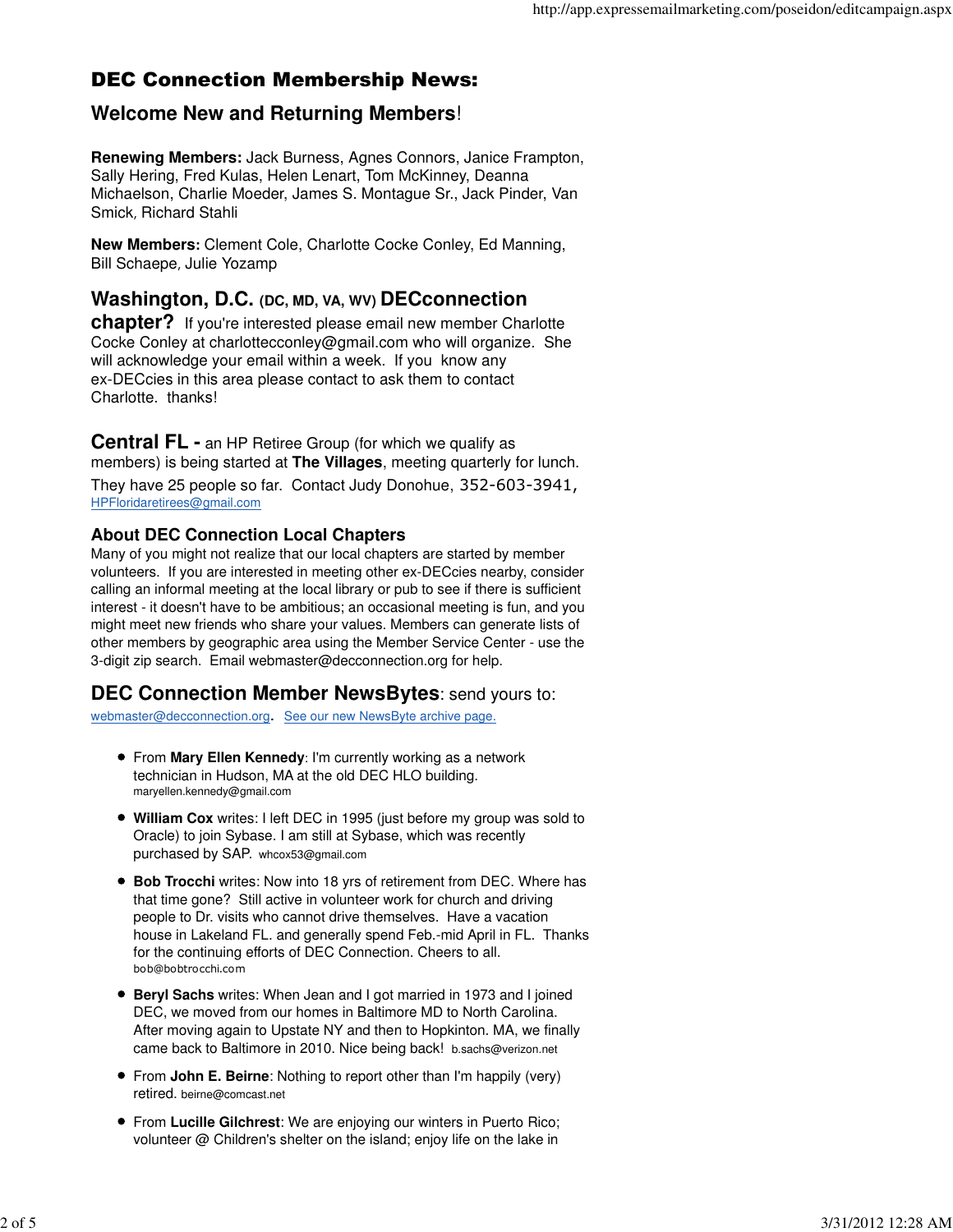Maine May thru November; volunteer on several committees to benefit lake clean-up; 3 girls/6 grandkids are our treasures.rgilchrest@roadrunner.com

- **Nick Barletta** writes: I am a Rockport Rotarian and attend weekly meetings, listen to Celtic and Patriot games, a member of Town Committees, enjoy working in my yard and the outdoors, visit the local coffee shop., try to keep up with local news, enjoy my family. nbarletta@comcast.net
- From **Clifford Fuller**: Currently retired in Milford. Working at DEC was MUCH better. A note to members: If you live on or near Cape Cod, the Cape Cod Surftones have rehearsals each Monday evening at 7:30 in the Unitarian Church on route 6A in Barnstable. They love to have visitors and also are looking for new Chorus members. Barbershop style singing. I live a little too far away to attend myself, but ENJOY. cfuller49@msn.com
- From **Dave Levy**: Currently working as Technology Coordinator at the Pilgrim Area Collaborative in Pembroke MA. http://www.pilgrimac.org. david.alan.levy@gmail.com My volunteer job is bookkeeper for the Brookwood Community Farm in Milton MA. http://www.brookwoodcommunityfarm
- **Dennis McMann** is currently serving as Assistant District Governor 2011-2014 for Rotary Club of Hollis-Brookline NH drmcmann@tds.net
- From **Michalene Kosinski**: In 2002 I bought a huge old Grain Mill building in the sleepy little town of Greenville, New Hampshire, ten minutes from the Massachusetts border, and opened Antiques And Collectibles Mall of New England. We buy, sell and consign items from coins and jewelry to antique furniture and books, glass and pottery, military, hunting and fishing, tools, ephemera and more. For hours, directions & more go to www.AntiquesAndCollectiblesMall.com manager@antiquesandcollectiblesmall.com
- **Marce Enright**, at 76 1/2, is still encouraging people to get out and support Traditional/Dixieland Jazz anywhere in their neighborhood, or the world! If you're visiting New England, you'll find them on her calendar, updated daily, at www.nejazz.com
- From **Bob Jack**: I am still very active as a SCORE counselor for small business. My wife, Betty, and I will be celebrating our 60th wedding anniversary this August. We are about to leave for two months in Arizona. bobwjack@comcast.net
- **William DeSimone** writes: I am semi-retired and work part time providing marketing services on a contractual basis. wadsystems@comcast.net
- **Roland Hughes** has recently released an EPUB version of "The Minimum You Need to Know to Be an OpenVMS Application Developer" which is available on both Sony and Barnes & Nobel Web sites. He is releasing two Qt focused titles in EPUB format during Q1 2012 "The Minimum You Need to Know About Qt and Databases" along with "The Minimum You Need to Know About Mono and Qt". He is also a technology blogger for Motley Fool so if you have OpenVMS news which can be directly tied to a stock symbol please pass it along. "Selected" blog posts are syndicated throughout "the Foolish Family" of sites so if you want to see OpenVMS mentioned far and wide again, pass along the info and visit the site to see how many times OpenVMS has been mentioned already. roland@logikalsolutions.com
- From **Richard Stahli**: After "retiring" from HP in 2002, I took a second "retirement" from Air Liquide in 2011. In November 2011, I joined Insperity, where I'm providing HR consulting and support to mid size (150 – 1000 employees) clients. Richard.Stahli@insperity.com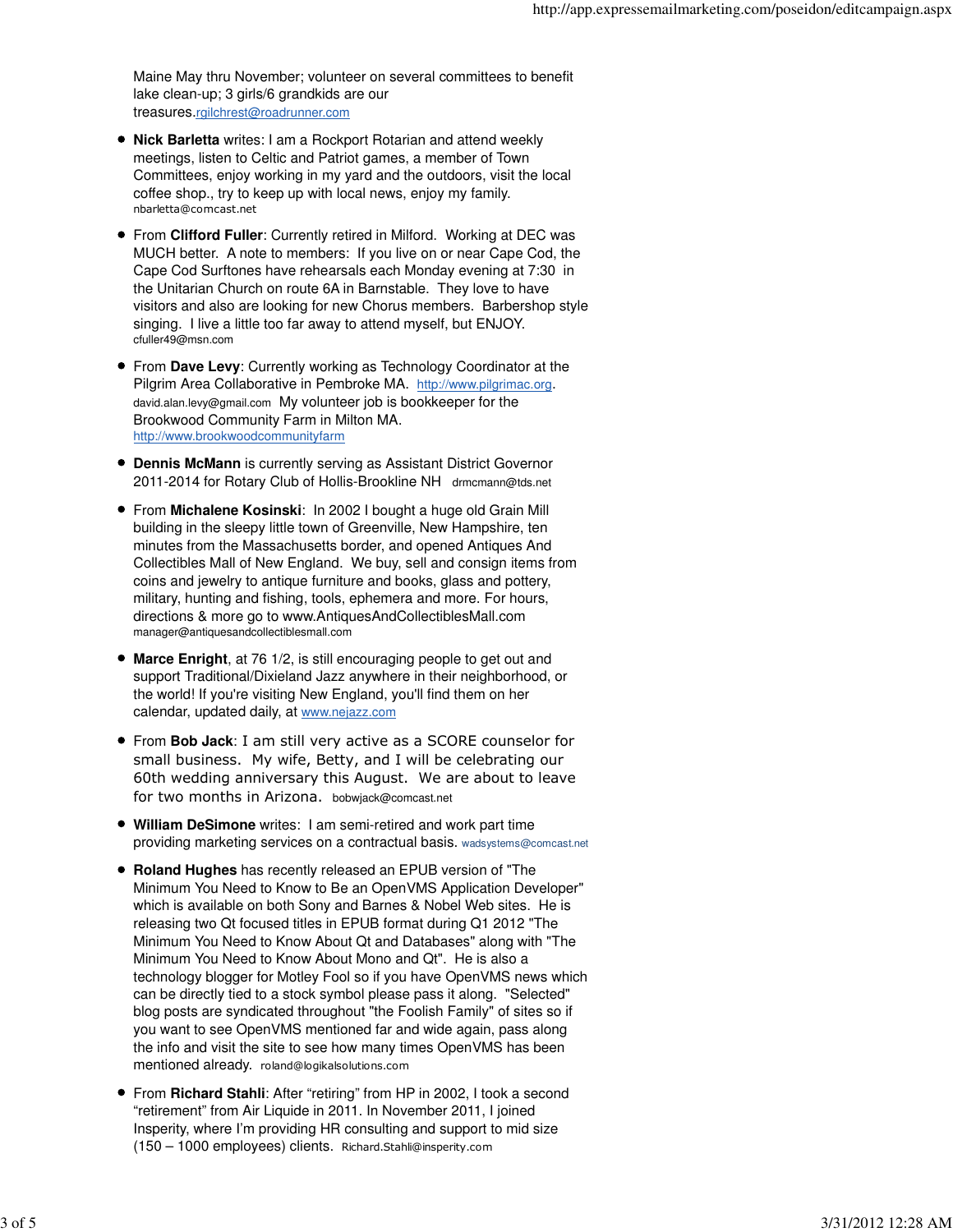- **William Slater** writes to please visit his website for a professional update at http://billslater.com/career. He is doing contract software consulting, and lives in Chicago area. bill@billslater.com
- **Lois Levick:** Traveled to New Orleans with other UMass alumni to help Katrina victims with reconstruction work. Run a satellite office for SOAR 55 to place retired and unemployed folks 55 and over in not-for-profit volunteer positions. loislevick@earthlink.net
- **Mary Cozma** says please contact her for network products --in most cases I can get DEC alumni special pricing. I am a Strategic Account Manager and focused on Business Development. I can be reached at 724-873-6557 (office) or 412-656-9005 (cell). WWW.BlackBox.com for our website. Check out the cold front datacenter cabinet door that saves approx 50% of energy costs to cool the datacenter. Mary.Cozma@blackbox.com
- From **Bob Brownson**: After working for 57 years I have ceased the monthly commute to Asia and have started doing some different activities around locally. If there are any hikers out there you may be interested in my website, www.wander-stock.com I craft canes, walking and hiking sticks. I am also doing volunteer work as well as enjoying travel that is not so geared to a business timetable. bobbrownson@gmail.com
- **Ruth Armknecht** writes: Have started to spend the winter with my daughter Beth, also an ex-Dec, in Atlanta. She said her friends call me a "college student" : I leave on a trip, come back to do laundry, then leave again...this year it has been Antarctica, Easter Island, Costa Rica, Panama, and London is coming up in March. rarmkn9561@aol.com

## **Sad News Department:**

We are sad to report the recent deaths of ex-Digital employees:

- 15 March, Shirley Ann Spaid, Colorado Springs
- 7 March, Keith R. Norman, Colorado Springs
- 2 February, Roger L. Towne, Acton, Educational services

Details on the Memorials page

## **Website Updates**:

- **Links page**: We added a section called Volunteer activities if you have an organization you 'd like to post, email webmaster@decconnection.org
- **NewsByte Archive** will have member notes posted on a cumulative basis.
- Use your **MEMBER SERVICE CENTER**! Use the gold Member Login button if you have paid dues since 2010. There are queries to find members in your area, and forms to submit to update your profile, send your news, DEC stories, and business listings for our public online yellow pages. You can check your dues status and renew your membership online. You can email a small photo for your profile, access or request membership in our LinkedIn Group, and send info for articles such as Featured Entrepreneur.
- **DEC Stories submitted by our members and readers We are still** collecting your unusual, humorous or just favorite DEC stories. Email them to webmaster@decconnection.org. They should be one page or less and be entertaining to our members. Click on this link to enjoy the ones